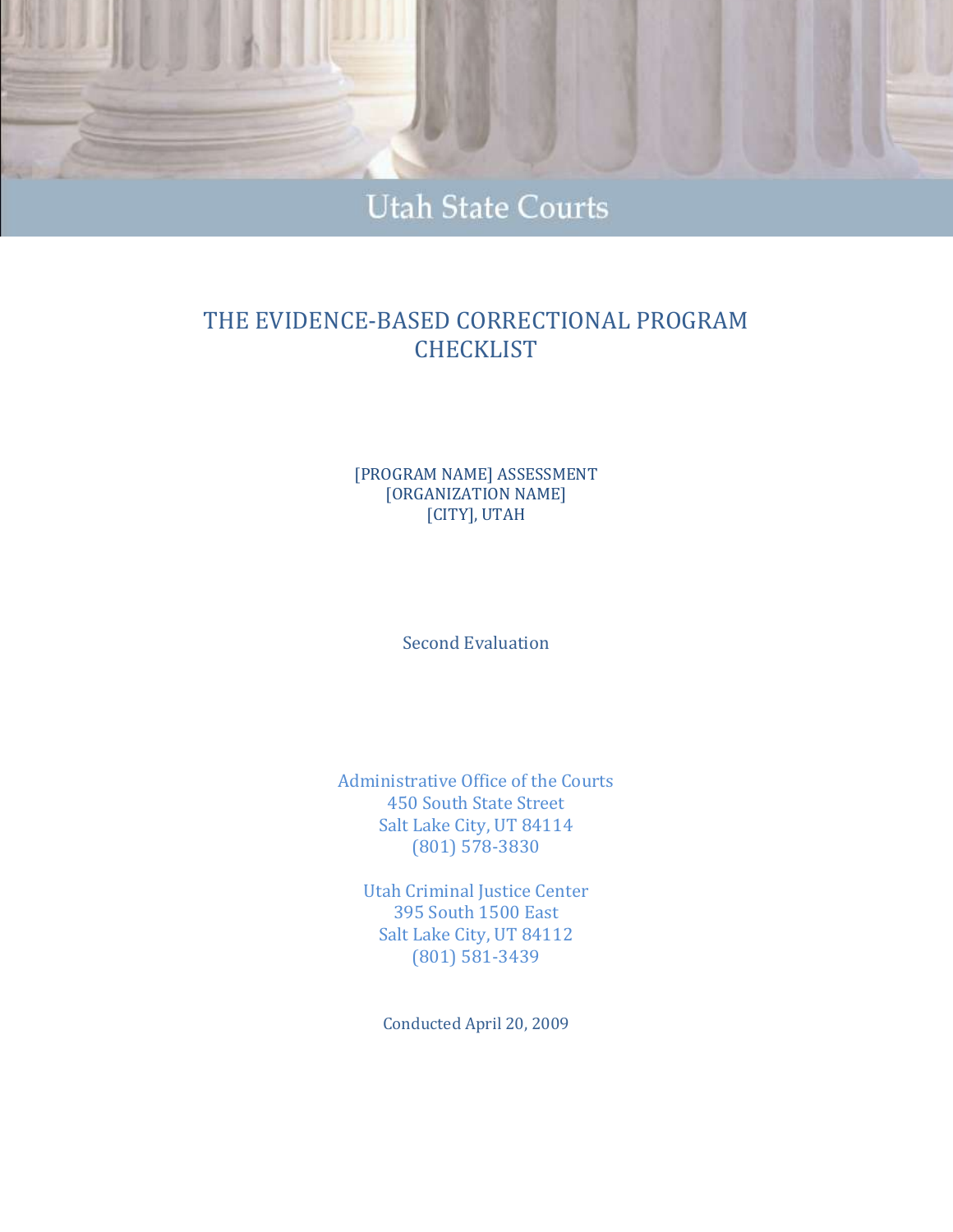# **CPC** Evaluation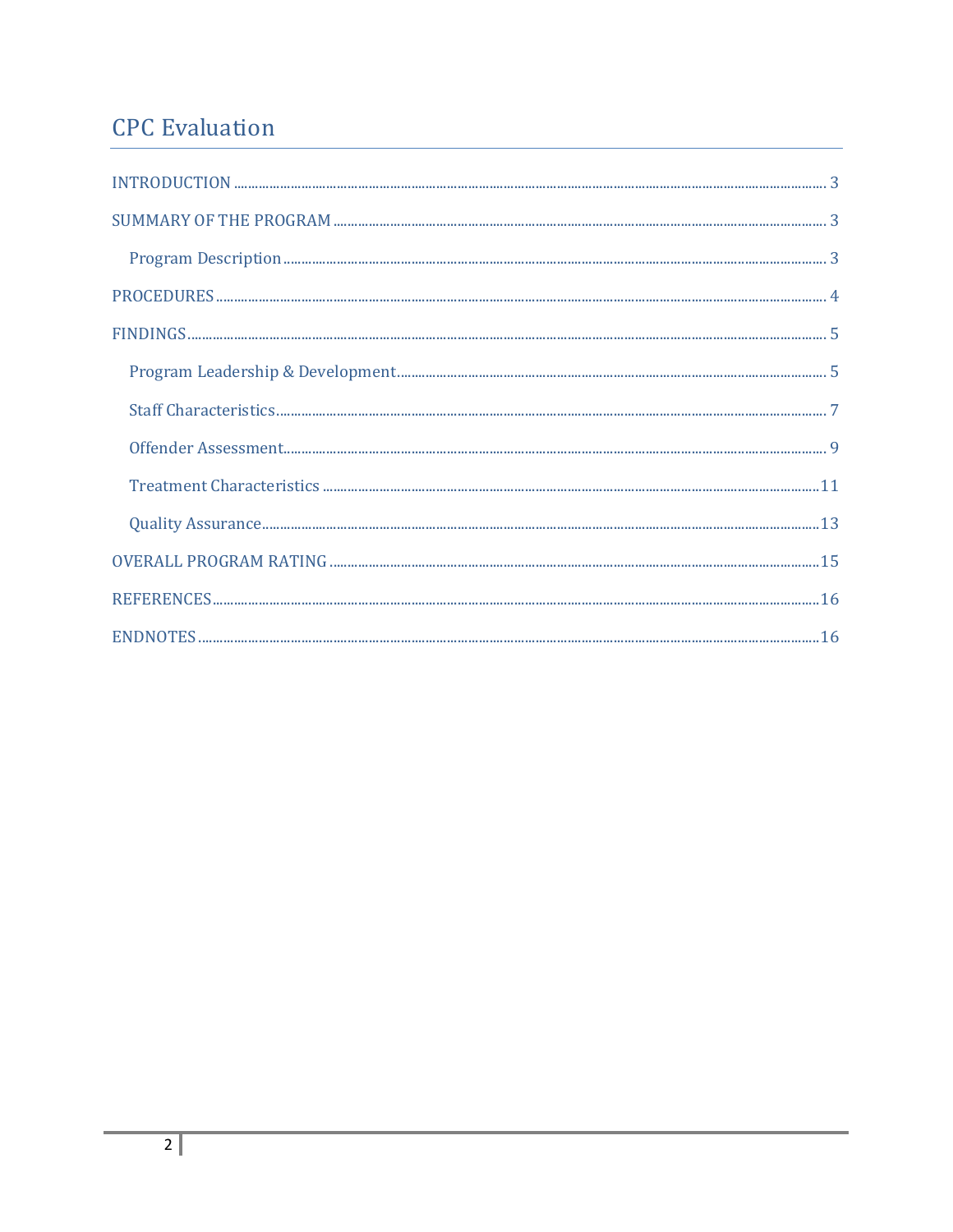# **INTRODUCTION<sup>1</sup>**

The Utah Juvenile Court in conjunction with the Utah Criminal Justice Center conducted an evaluation of the [Program Name] program using the Correctional Program Checklist (CPC). The assessment team conducted interviews with program staff and participants, observed therapy groups, and reviewed program curricula, files, and documents. The objective of this assessment is to conduct a detailed review of programming and services offered at [Program Name] and to compare these practices with the research on best practices in correctional interventions. The following report will provide a summary of the program, procedures used to assess the program, and CPC findings with recommendations to increase the effectiveness of the services delivered at [Program Name].

This is the second CPC evaluation of this program. The program responded to the assessment results by making several changes that include: the program director's direct involvement with program participants, utilizing risk assessments, creating and implementing policies and procedures for reinforcers, program exclusionary criteria, and completion criteria. These changes have increased the degree to which the program uses evidence practices, resulting in an increase in the CPC score for [Program Name].

# **SUMMARY OF THE PROGRAM**

#### **Program Description**

[Program Name] is a community based treatment program located in [city], Utah. The program is part of [Organization Name] and began operation in 1997. The program serves male and female youth placed on state supervision probation by the Utah Juvenile Court. The program ideally serves sixteen youth at any given time. At the time of the assessment, it was serving above capacity with 18-20 youth. The program director has been in his position since June 2009. Prior to becoming the program director, he worked with the program as a therapist for 10 years.

In addition to the program director, [Program Name] employs one full time therapist and one ¾ time therapist. There are also two therapists from the juvenile drug court program, run by a [Organization Name], who co-facilitate treatment groups. The drug court program director oversees and administers training on the treatment curriculum for the [Program Name] staff. Program services include Aggression Replacement Training (ART), Moral Reconation Therapy (MRT), a parent group, and home based family therapy. The program budget is through the juvenile court and, when applicable, Medicaid.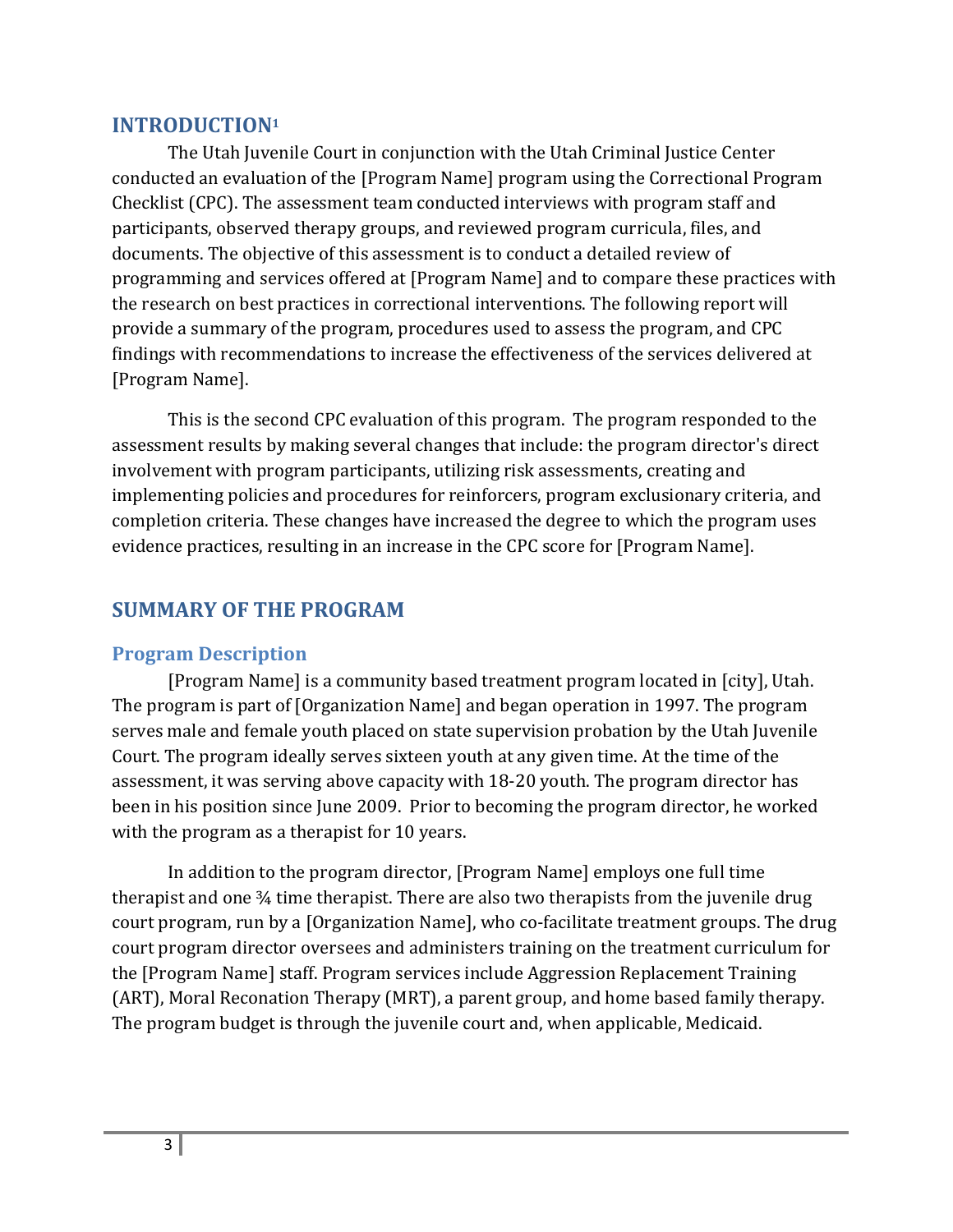# **PROCEDURES<sup>2</sup>**

#### **The Correctional Program Checklist**

The evidence based Correctional Program Checklist (CPC) is a tool developed to assess delinquency and correctional intervention programs. <sup>3</sup> It is used to ascertain how closely correctional programs meet known principles of effective intervention. Studies conducted by the University of Cincinnati on both adult and juvenile programs were used to develop and validate the indicators used by the CPC4. These studies found strong correlations with outcome items on overall scores, domain areas, and individual items (Holsinger, 1999; Lowenkamp and Latessa, 2003; Lowenkamp, 2003; Lowenkamp and Latessa, 2005a; Lowenkamp and Latessa, 2005b), and were used in formulating the CPC.

The CPC is divided into two basic areas: content and capacity. The capacity area is designed to measure whether a correctional program has the capability to deliver evidence-based interventions and services for offenders. This area covers the following three domains: Leadership and Development, Staff, and Quality Assurance. The content area focuses on the domains of Offender Assessment and Treatment Characteristics. This area includes an assessment of the extent to which the program meets the principles of risk, need, responsivity, and treatment. There are a total of seventy-seven indicators worth 83 total points. Each area, and all domains, are scored and rated as highly effective if the score is between 61 and 100 percent, effective if the score is between 51 and 60 percent, needs improvement if the score is between 40 and 50 percent, or ineffective if the score is 39 percent or below.

The scores in all five domains are totaled and the same scale is used for the overall assessment score. It should be noted that not all of the five domains are given equal weight and that some items may be considered not applicable, in which case they are excluded from the scoring.

There are several limitations to the CPC. First, as with any research process, objectivity and reliability are an issue. Although steps are taken to ensure that the information collected is reliable and accurate, given the nature of the process, judgments about the data gathered are invariably made by the assessor. Second, the process is time specific. That is, the assessment is based on how the program is functioning at the time the assessment is conducted. Changes or modifications may be planned for the future or may be under consideration; however, only those activities and processes that are present at the time of the review are used in the scoring. Third, the process does not take into account all system issues that can affect program integrity. The process does not address the reasons that a problem exists within a program or why certain practices do or do not take place. Rather, the process is designed to determine the overall integrity of the program.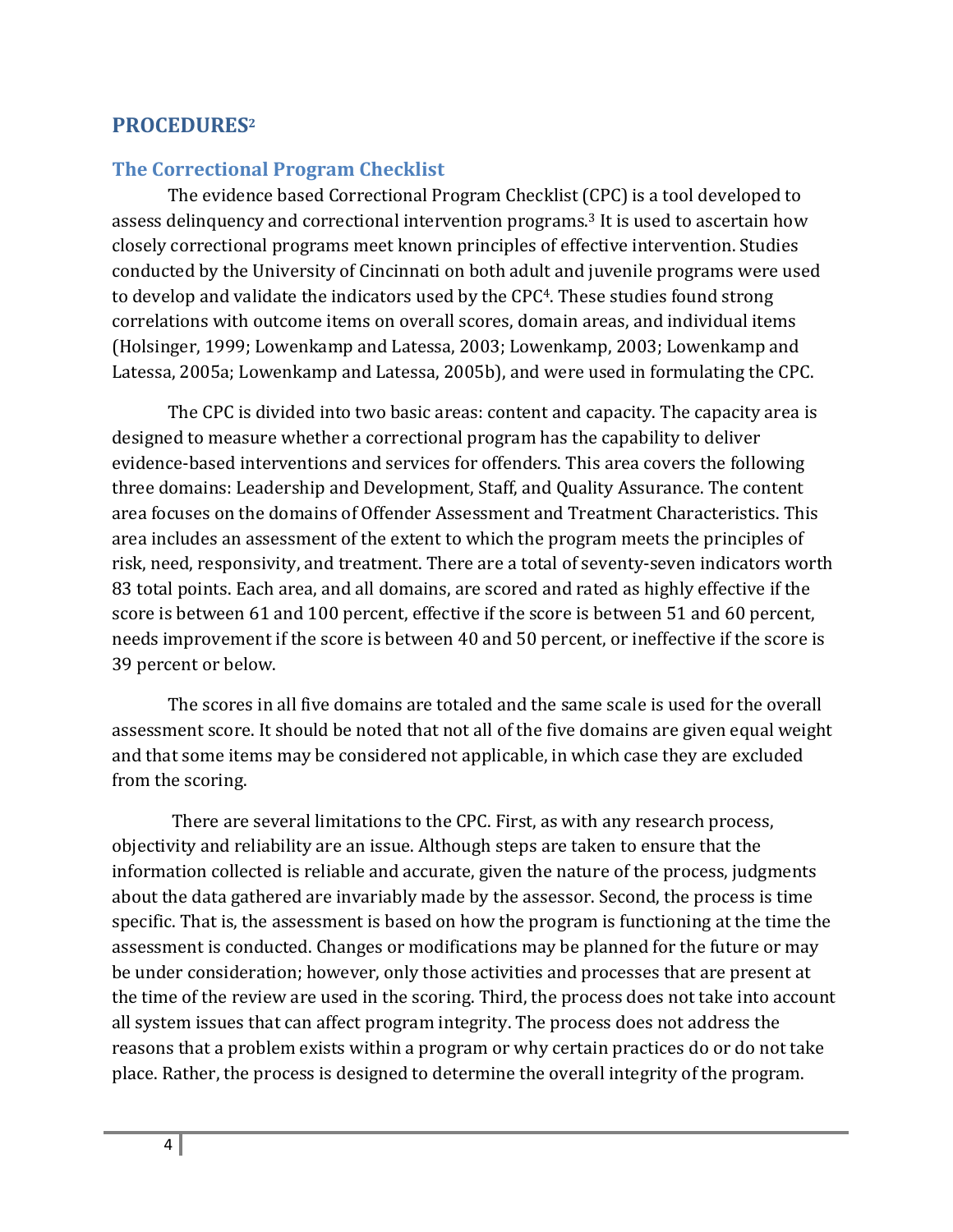Despite these limitations, there are a number of advantages to CPC evaluations. First, the criteria are based on empirically derived principles of effective programs. Second, all of the indicators included in the CPC have been found to be correlated with reductions in recidivism. Third, the process provides a measure of program integrity and quality; it provides insight into the "black box" of a program, something an outcome study alone does not provide. Fourth, the results can be obtained relatively quickly. Fifth, it identifies both the strengths and weaknesses of a program; it provides the program with an idea of what it is doing that is consistent with the research on effective interventions, as well as those areas that need improvement. Sixth, it provides some recommendations for program improvement. Finally, it allows for benchmarking. Comparisons with other programs that have been assessed using the same criteria are provided. Since program integrity and quality can change over time, it allows a program to reassess its progress.

# **Norm Information**

Researchers at the University of Cincinnati have assessed over 400 programs nationwide and have developed a large database on correctional intervention programs5. Approximately seven percent of the programs assessed have been classified as very effective, 18 percent effective, 33 percent needs improvement, and 42 percent not effective.<sup>6</sup>

# **Assessment Process**

This CPC evaluation took place at [Program Name] on April 20, 2009. The assessment process consisted of a series of structured interviews with program staff, participants, and parents. Service delivery was also observed for ART, MRT, and home based family therapy. Additionally, data was gathered through the examination of both electronic and paper case files and treatment files as well as other relevant program materials including treatment manuals, assessment instruments, ethical guidelines, staff evaluations, and previous program evaluations. Data from the various sources were used to calculate a CPC score and provide the recommendations below.

# **FINDINGS**

# **Program Leadership and Development Rating: Highly Effective**

The first CPC domain examines the program director's qualifications and previous experience as well as his/her current involvement with the staff and program participants. This section evaluates whether the literature was consulted as part of the initiation of programming and whether new program components are piloted. Furthermore, this section of the CPC assesses the degree of support received by the program from both the at-large and criminal justice communities. Finally, this domain considers the stability of the program, including the adequacy of funding to provide rehabilitative services.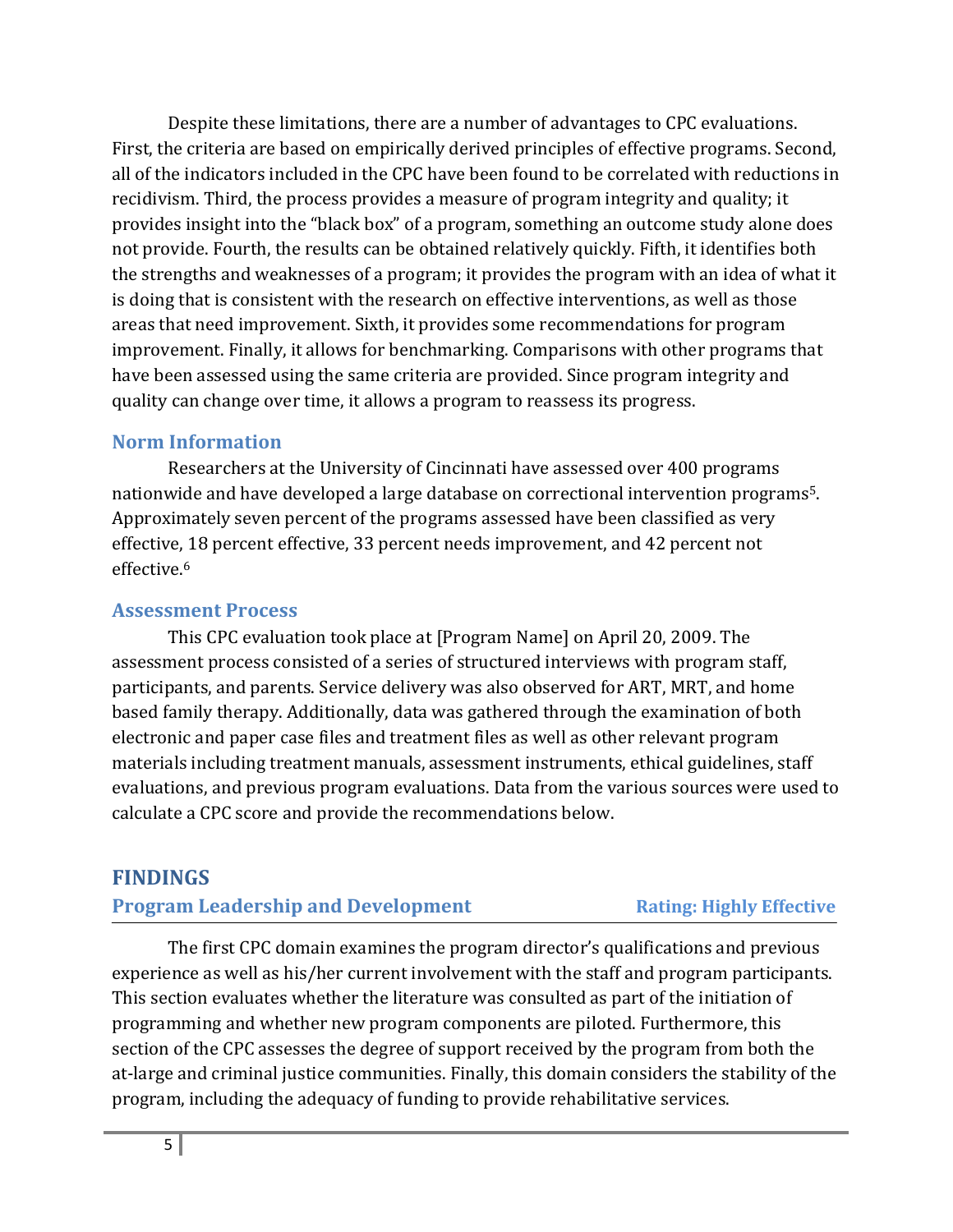### **Strengths**

The first sub-component of this section examines the qualifications and involvement of the program director, which is defined as the person responsible for overseeing the daily operations of the program. The program director is well qualified with over 10 years experience working with juvenile offenders at [Program Name]. He is licensed as a LCSW and certified in both the ART and MRT programs. He has a B.S. and M.S. degree in social work.

The program director is directly involved with staff selection, training, and supervision. He coordinates ART and MRT training, co-facilitates family therapy training, and assesses skill implementation for new staff. He provides individual clinical supervision to each therapist weekly and observes and provides feedback on an ART or MRT group once a week. In addition to this involvement with program staff, the program director also provides some direct service delivery on a regular basis by carrying at least one state supervision youth regularly on his case load.

The second sub-component of this section covers three factors related to program development covering the initial design of the program, pilot testing of the program or any program modifications, and perceived support by the criminal justice and local community. Effective interventions are designed to be consistent with the literature on effective correctional treatment. The core service components of this program, Aggression Replacement Training (ART) and Moral Reconation Therapy (MRT), are well-researched programs that have been shown to be effective correctional treatments for juvenile offenders. The program director and staff are familiar with the literature on effective interventions.

The program works very closely with the juvenile court and probation. Every youth is screened for appropriateness with probation staff prior entering the program. While a youth is in the program, the program staff meets weekly with the juvenile's probation officer to review the youth's progress. The program director also attends multi-agency staffing. [Program Name] appears to be supported by both the criminal justice and the atlarge community. The program is 12 years old.

# **Areas that Need Improvement**

In addition to the ART and MRT curricula, the program provides individual therapy, family therapy, and parenting class. The family therapy contents were created through a literature review of varying evidence based family therapies such as MST, FFT, and Adolescent Portable Therapy but this modified approach has not been tested for effectiveness.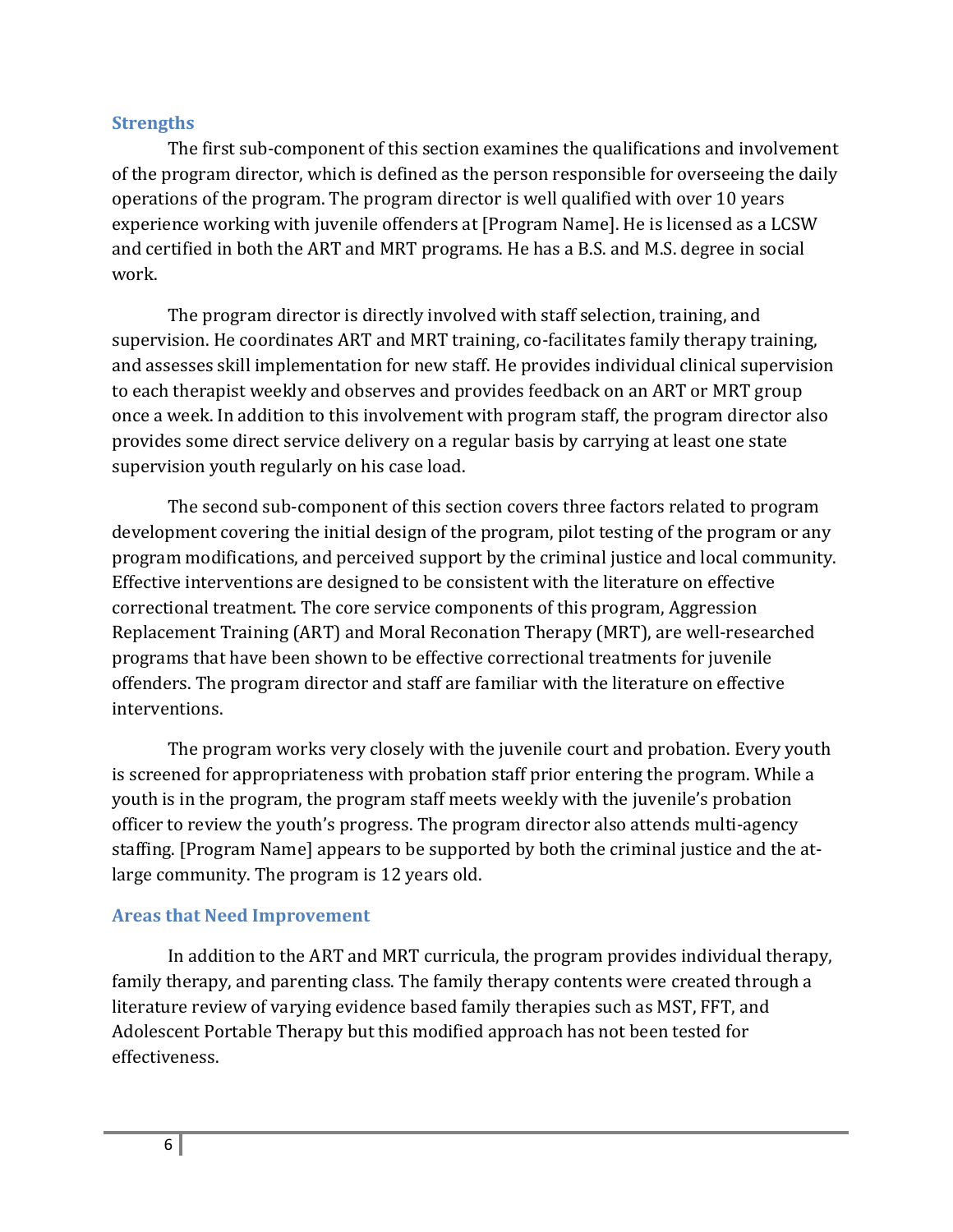The curriculum used for the parenting class is an amalgamation of several different parenting skills approaches. This service has several strengths. It is based on a cognitive behavioral model. The program director has created a detailed manual that covers therapist and participant activities on a session-by-session basis. These strengths notwithstanding, the parenting class has not been empirically tested and therefore it is unclear as to whether it is effective.

Program components and modifications were not piloted before full implementation. The program director and staff report pilot testing did not occur when the program was first initiated and has not occurred when program modifications have been made.

[Program Name] had a reduction in budget this past year, which required the termination of the education specialist for the program. The program places male and female youth into the same group.

### **Recommendations**

- 1. When a new program component is developed, a pilot period of at least one month should be conducted with a formal start and end date. The pilot period should conclude with a thorough review of the new program component. Modifications should be made accordingly before final implementation.
- 2. Additional funding should be sought so that the program can function as designed. This will allow the program to hire an educational specialist and to ensure continuation of family therapy.
- 3. It is recommended that treatment groups be single-sex rather than co-ed (see Andrews and Bonta, 2006).

# **Staff Characteristics Rating: Highly Effective**

This section of the CPC concerns the qualifications, experience, stability, training, supervision, and involvement of the program staff. Staff considered in this section includes all full-time and part-time internal and external providers who provide direct services or treatment to the participants. Excluded from this group are security staff and clerical/support staff, as well as the program director who was evaluated in the previous section.

# **Strengths**

All staff members are well qualified with the educational requirements needed for their current positions. The majority of staff members have experience working with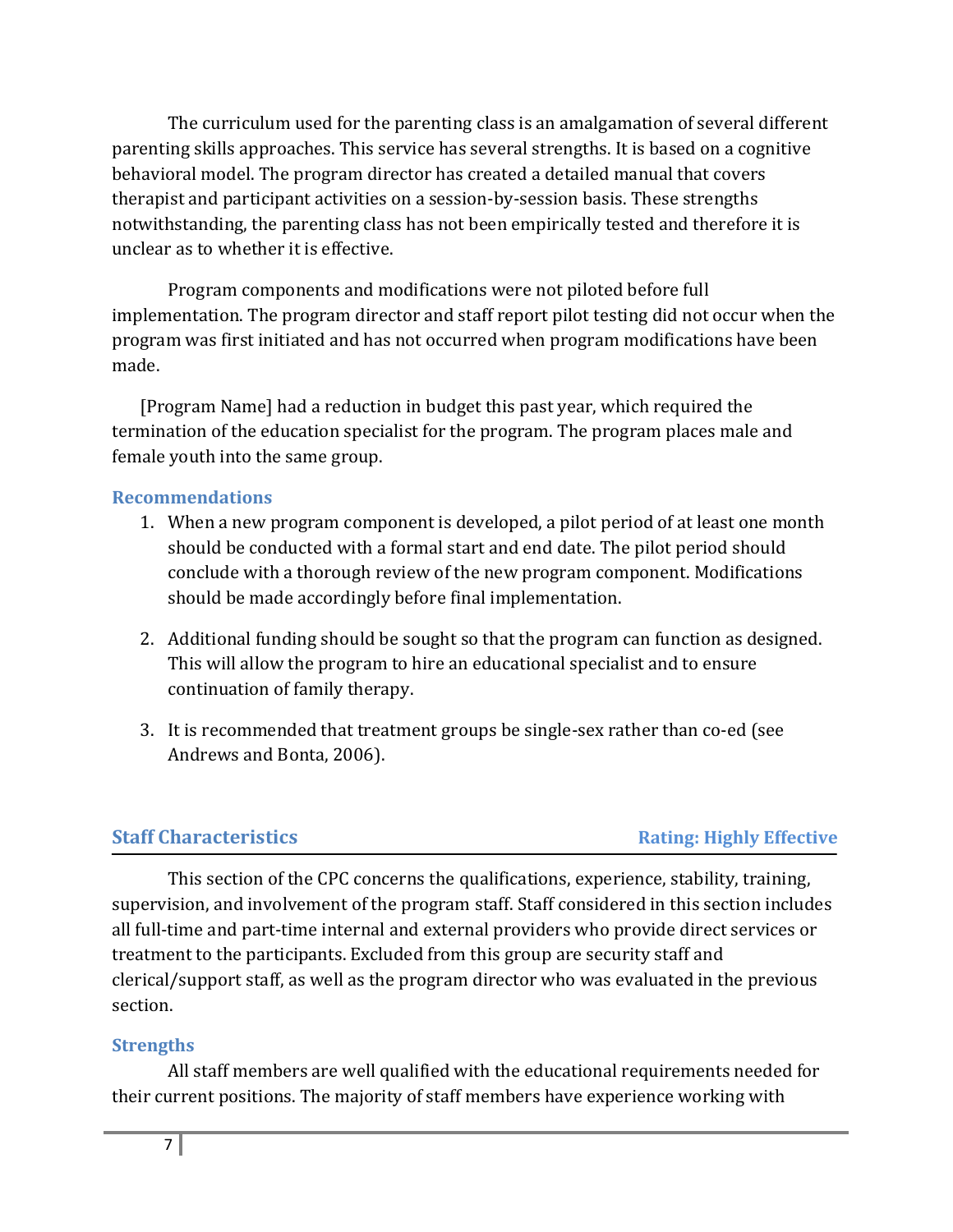treatment programs. This experience is looked for during the hiring process. Staff members are also hired based on their skills and abilities related to effective service delivery. Specifically, staff members are chosen based on their ability to work with juveniles, increase motivation for change, and openness to EBP models and supervision. The program also hires only staff who have a master's degree in social work or a related field.

Staff members attends weekly staff meetings with probation officers and therapists and also a youth services meeting held with those drug court staff who co-facilitate [Program Name] groups. In addition to staff meetings, therapists meet individually with the program director for an hour each week for clinical supervision. The program director also observes ART groups twice a month and assesses adherence using a behaviorally based checklist. The program director provides feedback immediately after the group to the therapist on their service delivery.

New staff members are trained by [Organization Name] in areas related to community mental health including: agency policy and procedures, intake interviews, documentation, and ethical guidelines. In addition to the training provided by the parent agency, staff members receive training on the ART and MRT program models. This training consists of didactic training on ART for two days and MRT for five days. Both trainings are provided by certified trainers in each approach. New staff observe an entire sequence for each group, then co-facilitate with an experienced staff member, before acting as a lead facilitator. Staff also report well over 40 hours of ongoing training. These trainings include half day refresher training in ART twice a year and 30 minute family therapy trainings every other week. In the past year, the staff has attended conferences on sexual offending, drugs and alcohol, and trauma behavioral therapy.

The staff expresses strong support for the program model. They also report strong support from the program director and feel the program has a collaborative environment. The program staff can give input on the program and provide examples that include changing the way skills sheets are signed off and adding worksheets to family therapy. The program staff is aware of and trained on ethical guidelines specific to the agency. The staff reports they are required to read and sign the ethical guidelines each year.

# **Areas that Need Improvement**

[Organization Name] requires a semiannual performance evaluation that assesses productivity, efficiency, quality, teamwork, attendance, ongoing training, education and professional commitment. Although this evaluation is based largely on performance rather than service delivery, the staff is assessed on service delivery in the three areas of the ART curriculum (Moral Reasoning Training, Anger Control Training, and Skill Streaming). However, the staff is not assessed on skill delivery for MRT, family therapy, and the parenting class.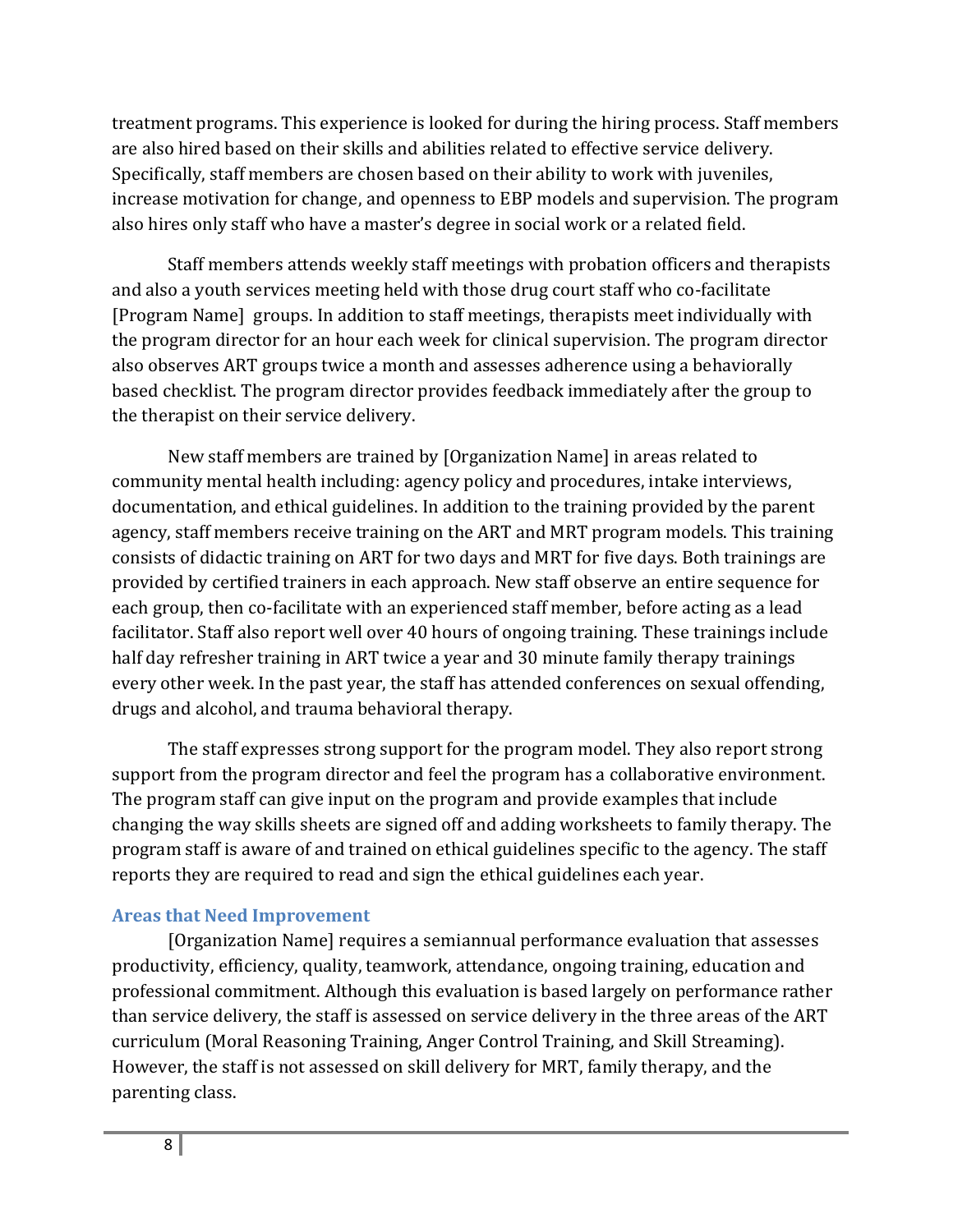#### **Recommendations**

1. Staff should be assessed not only on their delivery of ART, but also MRT, parent classes, and family therapy. Feedback should be given in a formalized manner.

### **Offender Assessment Rating: Highly Effective**

The extent to which offenders are appropriate for the services provided is critical to program success. Proven assessment methods can be used to measure factors related to offender and program fit. Effective programs assess the risk, need, and responsivity of offenders. Services should then be tailored to the individual based upon results from these assessments. The Offender Assessment domain examines three areas: selection of offenders, assessment of risk, need, and responsivity factors, and methods of assessment.

# **Strengths**

Youth on state supervision are referred to [Program Name] by the juvenile court. The staff reports these youth typically have problems with antisocial attitudes, assaultive behavior, gang involvement, or substance abuse. They also see youth with family conflict and oppositional defiant behaviors. The program director staffs cases with the juvenile court and makes recommendations regarding appropriateness. The program targets youth who score moderate to high risk on the risk assessment and show significant risk in two or more dynamic risk domains. The program staff reports that the majority of the youth in the program are appropriate, and case file review confirmed this assessment.

The probation department completes a Protection and Risk Assessment (PRA) for all youth. The PRA is a validated instrument that assesses risk and need. [Program Name] receives a summary of the PRA for every youth in the program. This summary provides the scores for each domain assessed by the PRA. These results are used in determining admittance into the program. Moderate to high risk youth are admitted into the program as indicated by interviews with the program staff, probation officers, and a review of case files.

The program uses results from the PRA and a structured clinical interview to structure treatment. The clinical interview that covers the domains of family, social, medical, education, work mental health, mental status, substance abuse, and legal problems. Some aspects of responsivity are also considered, such as providing interpreters or therapists who speak the primary language of the family, using academic records to assess reading level for participation in the MRT group, and assessing mental health issues with the Youth Outcome Questionnaire (YOQ); both the parent and youth versions are administered.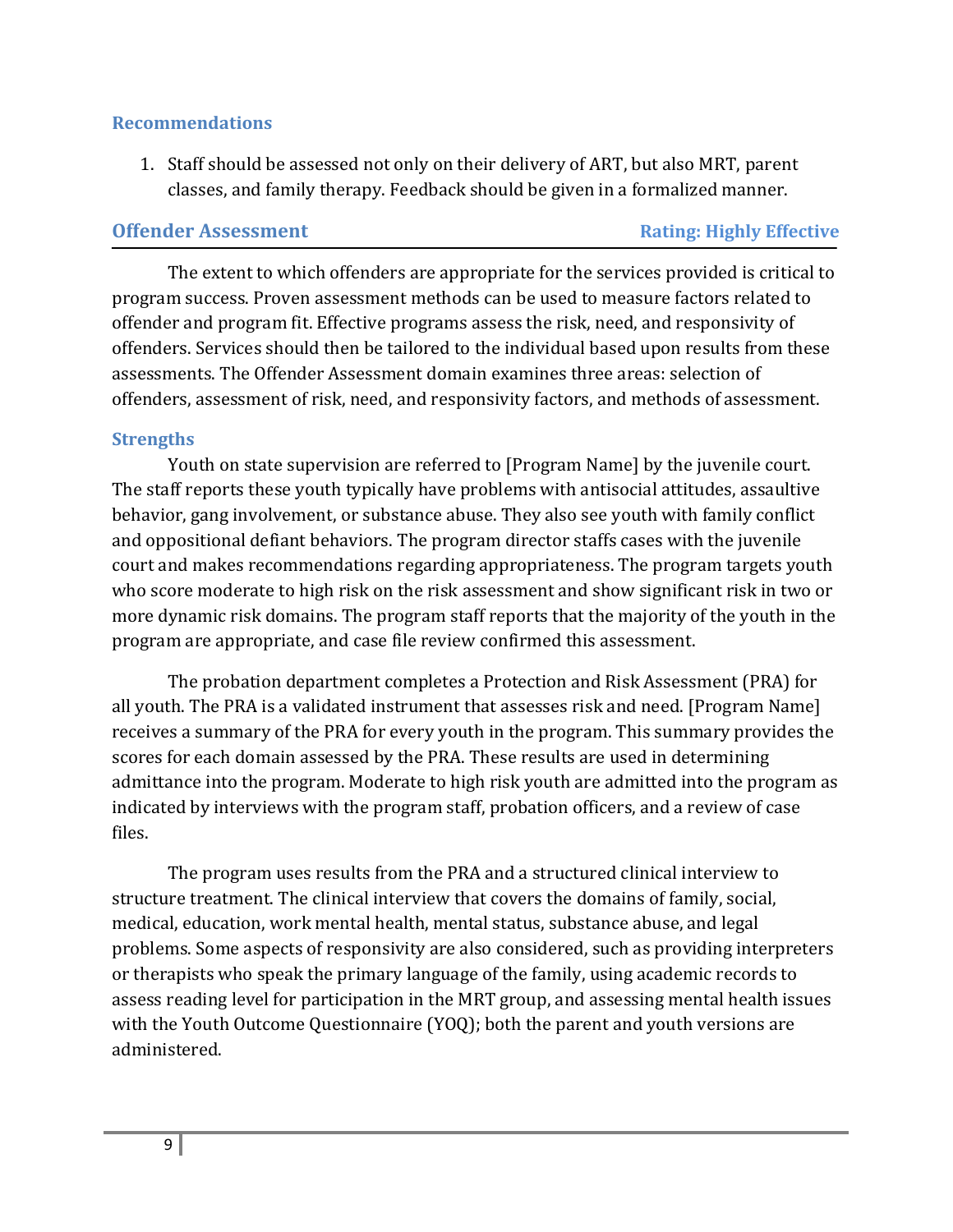[Program Name] has written exclusionary criteria that are followed by both program staff and probation officers. A youth is excluded from the program if he or she is at low risk for further offending as defined by the risk assessment or has an IQ consistent with mild mental retardation or lower because some of the curricula used by the program require a base level of reading and writing comprehension.

# **Areas that Need Improvement**

Although the program does assess risk and need using a structured risk assessment, only the program director receives a summary that contains an overall risk level score. An overall summary score of need is not provided on this summary. Staff indicated they receive a summary showing the score for each domain on the PRA but do not receive an overall risk or need level score. In addition, the staff have not been formally trained on the instrument, which reduces the likelihood that this information will be used appropriately during treatment.

As mentioned above, the program does consider some aspects of responsivity. However, responsivity factors are not consistently assessed on every youth in the program. IQ and reading level is assessed only when the youth has a psychological report from Observation and Assessment. This is problematic as several staff pointed out that the MRT groups are very difficult for youth who do not have adequate intelligence or reading skills. Feedback from program participants and parents indicate that motivation should also be considered.

#### **Recommendations**

- 1. All program staff should receive summary scores for both risk and need. The staff should also receive formal and ongoing training on the PRA so that they are able to accurately interpret the results. This will ensure the assessment will be utilized correctly in creating a treatment plan and goals.
- 2. Responsivity factors should be assessed on every youth. If IQ and reading level are critical in MRT, then any youth referred to MRT should be assessed before entering group. Additional factors that could affect the juvenile's response to treatment should be measured. These factors could include motivation or anxiety in groups. Several assessment tools have been developed for this purpose including the MAYSI-2, Jesness Inventory, Texas Christian University's Institute of Behavioral Research's Desire for Help, Treatment Readiness, or External Pressures scales. Since the program targets families, a validated assessment tool should be used to assess the needs of each family. Examples include Wisconsin Delinquency Family Assessment, Bloom Scales of Family Functioning, Parenting Stress Index, Dyadic Adjustment Inventory, FACES, and the Family Environment Scale.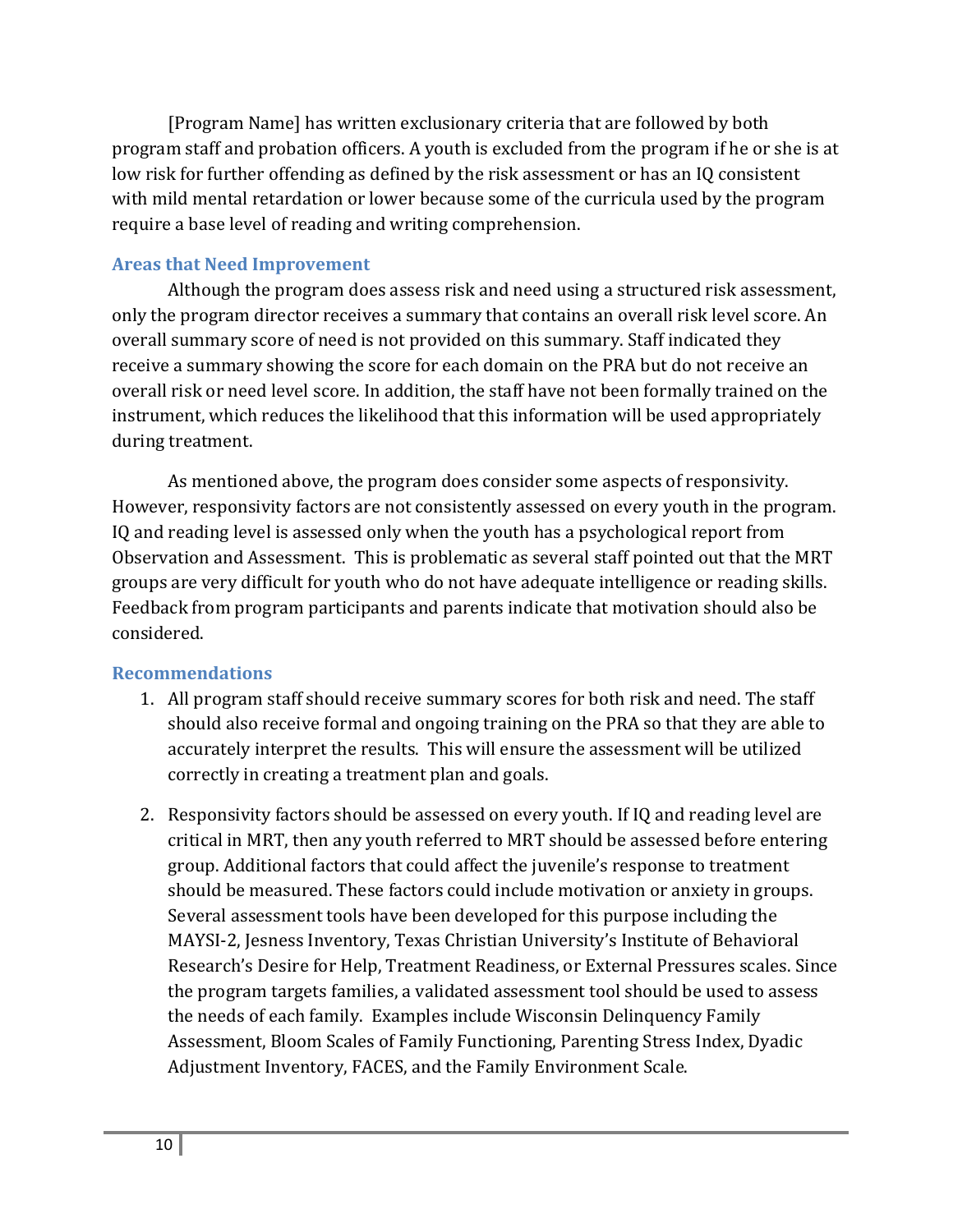# **Treatment Characteristics** *Rating: Highly Effective*

[Program Name] focuses on criminogenic targets such as replacing antisocial behaviors with prosocial alternatives, improving family monitoring and supervision, increasing school attendance, and decreasing alcohol and drug abuse. The ART and MRT curriculums are cognitive behavioral based approaches. Manuals are developed for both interventions and are followed by the staff. The parent group also has a manual, which is followed by the staff.

The program lasts four months which is an effective period of time for interventions of this type. Offenders are closely monitored outside of program participation by the program staff and the probation officers. Both the probation officers and program staff report frequent communications concerning offender's locations and compliance with supervision conditions. As a condition of probation, youth must either work or go to school. Program staff monitors this attendance by visiting the school or checking attendance via the internet. The program provides structured activities during summer months for youth who are not in school.

The staff reports using appropriate positive and negative reinforcements. Some examples of the rewards used by the program to increase participation and compliance include treats, "deep thinker" awards, peer praise by clapping in the MRT groups, and a graduation party. Some examples of consequences used during groups include redirection, prompts, and turning a youth's chair away from the group. If a youth is not responsive to these interventions, the youth is removed from the group temporarily to process their behavior. Youth who are significantly late or miss a group may receive a \$25 fine.

Offenders are taught to plan and rehearse prosocial responses to problem situations. These skills are consistently modeled and participants practice alternative prosocial responses through role-playing in almost every group. Practice outside of group session is required. These homework assignments must be signed off by the offender's parent or probation officer and are reviewed during the next group session.

The program has completion criteria that include 90% or better attendance in ART and MRT groups, completion of eight ART skills and eight homework assignments (hassle logs), completing step seven in MRT, 90 days without a positive drug screen, and no new charges. The successful completion rate is 75% as indicated by staff responses and documented by participant files.

Groups are monitored by staff at all times and the appropriate number of facilitators is present for the given number of offenders.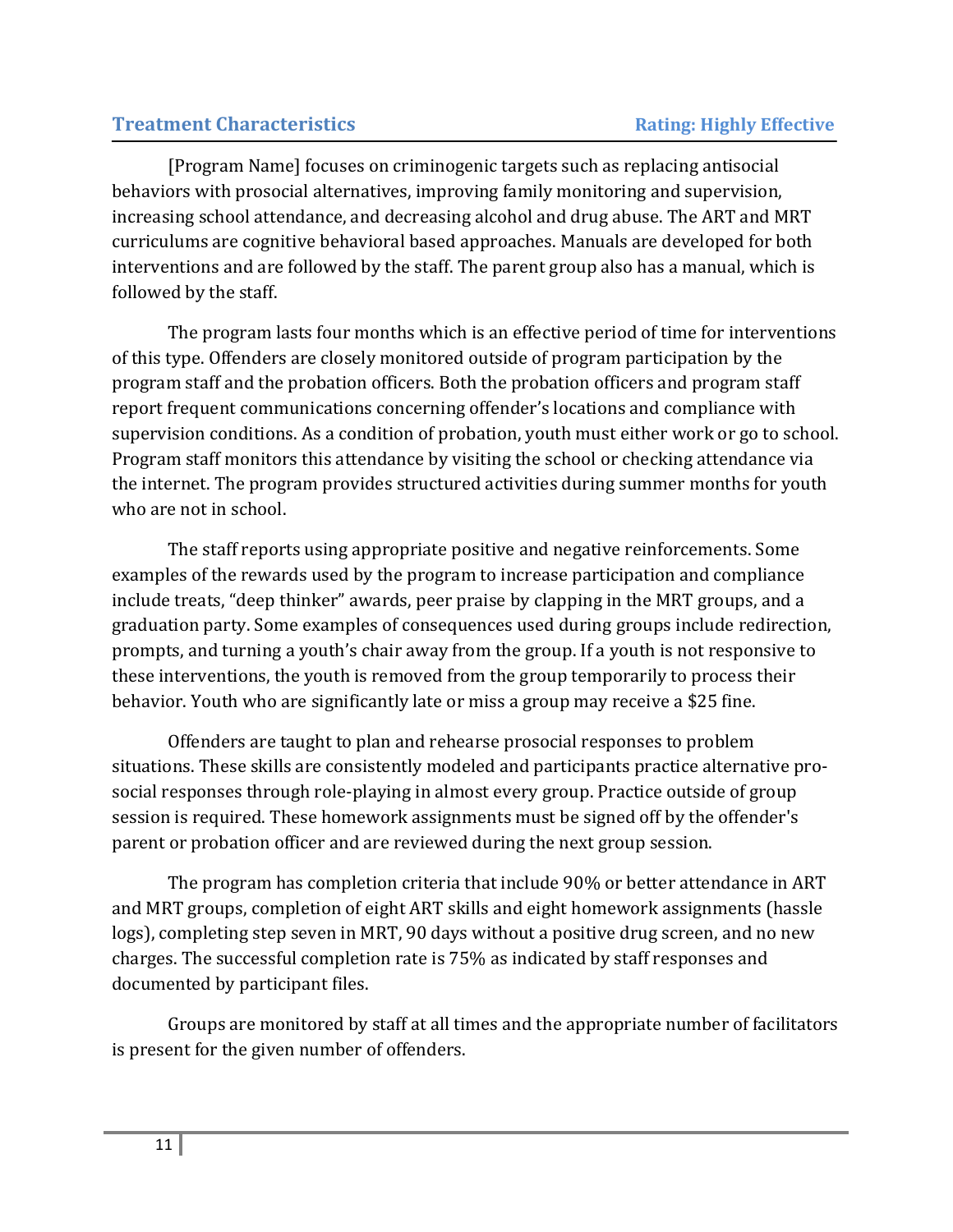Parents are trained in behaviorally-based parenting practices during family therapy and parenting classes. The classes focus on effective consequencing practices, use of reinforcers, behavioral contracts, and self-care.

# **Areas that Need Improvement**

The results of the risk and need assessment is not used to match the type of group or vary the intensity of treatment to an individual youth. Youth are assigned to groups or therapists that are open at the time youth enter the program. Every youth receives the same quantity and intensity of the program regardless of risk or need levels.

The program does not tailor treatment to individual factors that may influence offender responsiveness. Staff and offenders are not matched based on responsivity factors.

Based upon information provided by staff, observed in groups, and reported by program participants, the use of punishers and consequences is equal to or greater than the use of rewards given to participants. The staff also does not report monitoring for negative effects in circumstances where a punisher increases an undesirable behavior.

A means for offenders and their families to provide input into the structure of the program while receiving services does not exist.

Although homework is given to apply new skills in real life situations, opportunities are not given to juveniles to practice behaviors in increasingly difficult situations. Although some staff report role-playing in family therapy, this is not consistently done with every youth and was not observed.

While a discharge summary is given to the juvenile court, this summary does not include recommendations for further treatment. The discharge summary simply states what the youth has done and gives recommendation to the court as to whether the youth successfully completed. Aftercare is also not available.

# **Recommendations**

- 1. Higher risk youth should receive greater intensity interventions such as additional role-playing and practice with ART skills or more family therapy sessions.
- 2. The program should assess responsivity and match youth to appropriate treatment groups and therapists. If participation in MRT is a requirement, then perhaps substance abuse should be assessed with a validated instrument and reading comprehension should be assessed on every youth. Another way, in which the treatment may be individualized, is to use the ART skills assessments to better understand the specific skills that each youth lacks prior to starting treatment, as suggested in the manual for this intervention.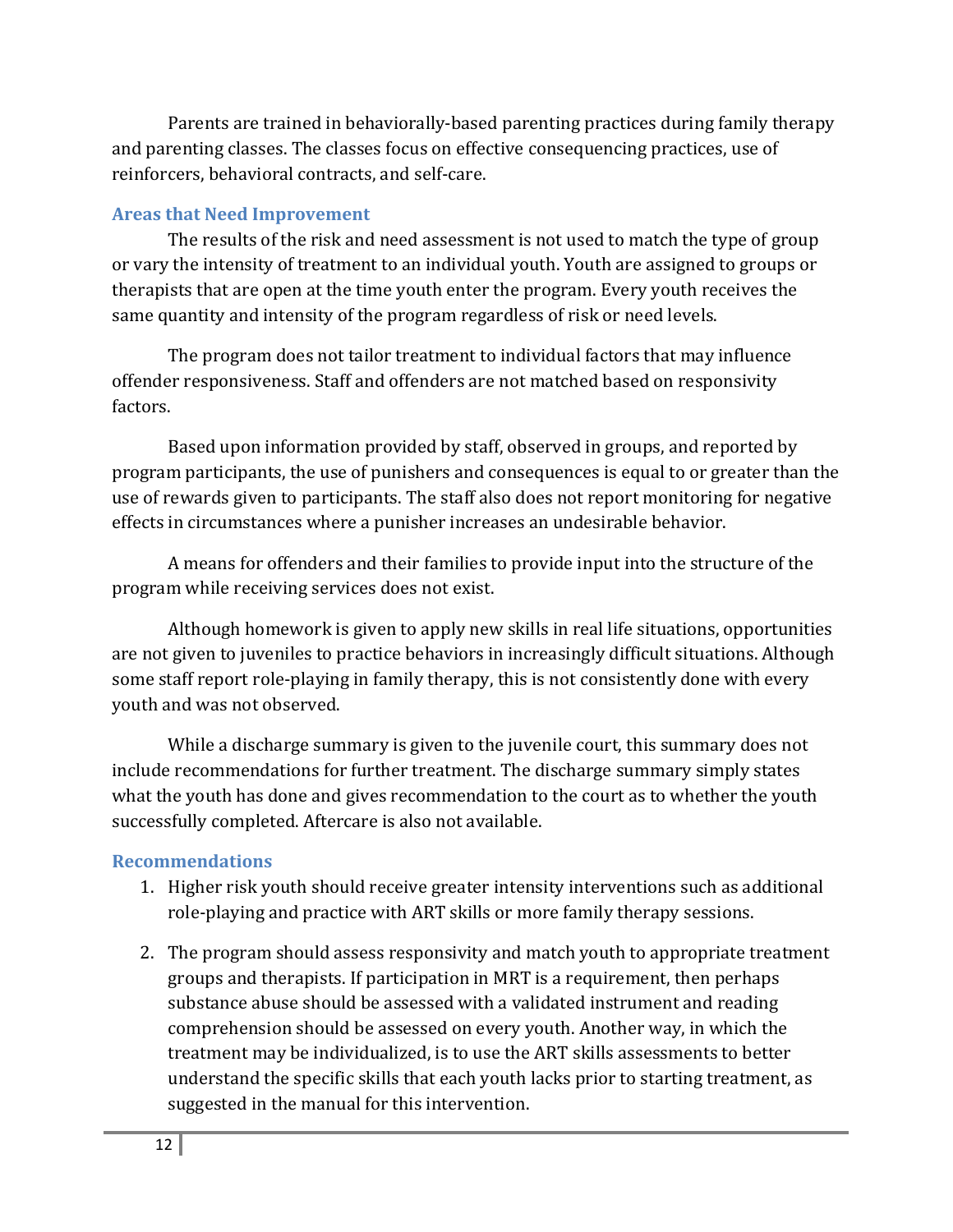- 3. The program should seek to increase the ratio of positive to negative reinforcement that is given. During groups the youth would benefit from increased praise from group leaders when pro-social behaviors are displayed.
- 4. Staff should be trained to monitor for negative or unintended effects when consequences are delivered.
- 5. Program participants should have opportunities for input into the program. This can be done by implementing a suggestion box or through participant surveys during the program.
- 6. When role-playing new skills, facilitators should provide positive feedback, followed by constructive corrections. Offenders should be given additional opportunities to practice and receive feedback on new behaviors in increasingly difficult situations. This could be done in family therapy, as homework, or even in the following group.
- 7. An individualized discharge plan should be created for every offender. This plan should be in written form and kept in the case file.

# **Quality Assurance Rating:** Ineffective

This CPC domain centers on the quality assurance and evaluation processes used to monitor how well the program is functioning. Specifically, this section examines the type of feedback, assessments, and evaluations used to measure program quality.

# **Strengths**

The staff is monitored for adherence to the ART approach. Satisfaction surveys are given to current participants once a year; and the program is in the process of developing a satisfaction survey and feedback form for each session or group.

# **Areas that Need Improvement**

Although a satisfaction survey is given each year, since the program generally lasts four months, each offender and family is not given opportunity to express their level of satisfaction with the program.

The staff report assessing offender progress informally. In addition, the YOQ parent and self report are used to measure monthly individual progress with mental health difficulties. However, individual offender progress in other areas does not appear to be measured in a structured and consistent manner on every youth. A program evaluation, including an examination of recidivism rates, has not been conducted. Recidivism is not tracked on an ongoing basis.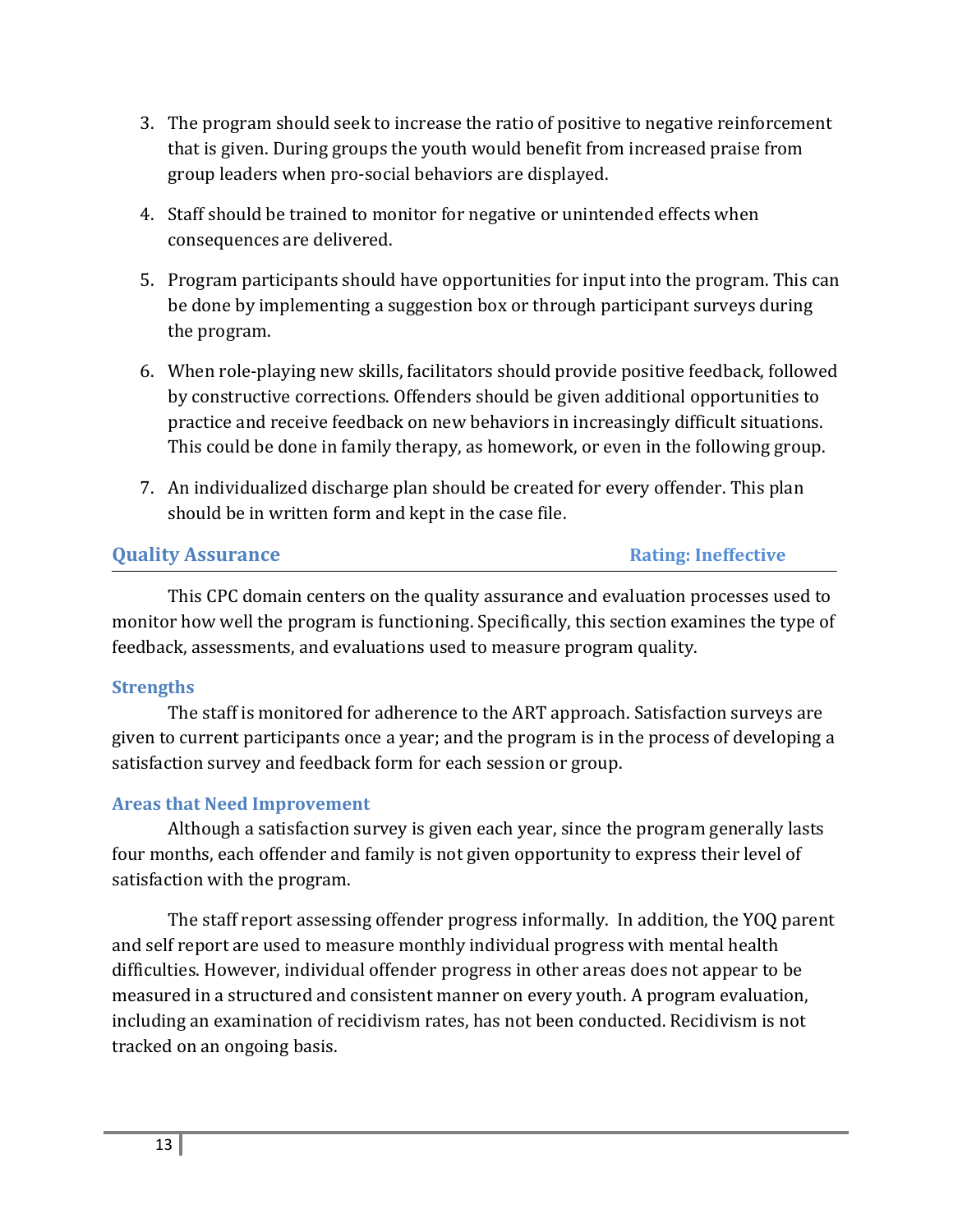#### **Recommendations**

- 1. Satisfaction surveys should be administered at the end of the program to offenders and parents.
- 2. Offender progress should be measured in a structured and consistent manner for every youth.
- 3. A program evaluation should be conducted, which includes a control group and a treatment group.
- 4. A system for routinely gathering recidivism data should be established.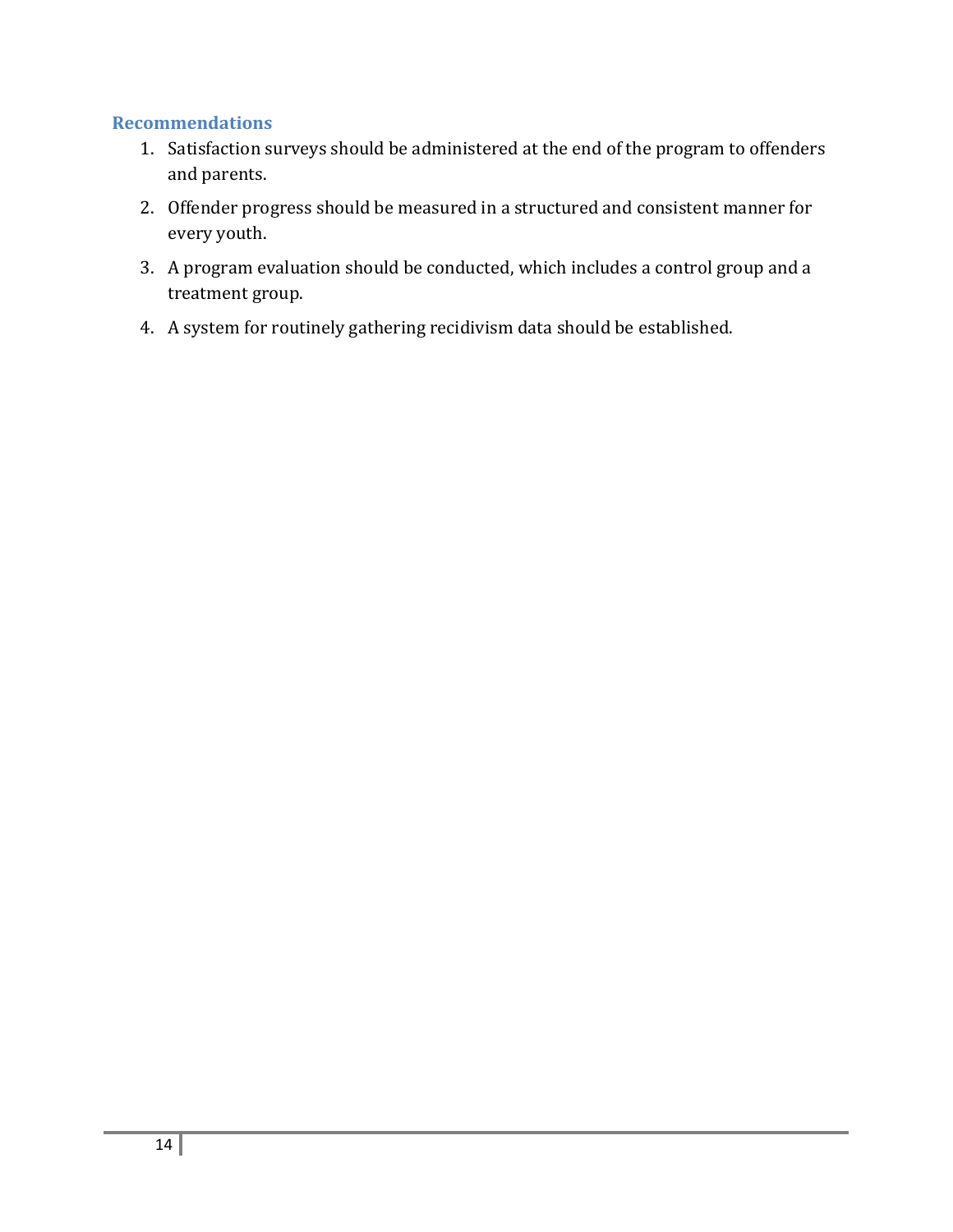### **OVERALL PROGRAM RATING**

The overall score for the [Program Name] is 63 percent, which places it in the *Highly Effective* category. The overall capacity score, which is designed to measure whether the program has the capability to deliver evidence based interventions and services for offenders, is 62 percent which falls into the *Highly Effective* category. [Program Name] scored a 63 percent on overall content, which measures the extent to which the program meets the principles of risk, need, responsivity, and treatment. This score places the program in the *Highly Effective* category on overall content.



# **Correctional Program Checklist Cross-year Scores**

# **[Program Name] CPC Scores Compared to Mean Scores<sup>7</sup>**